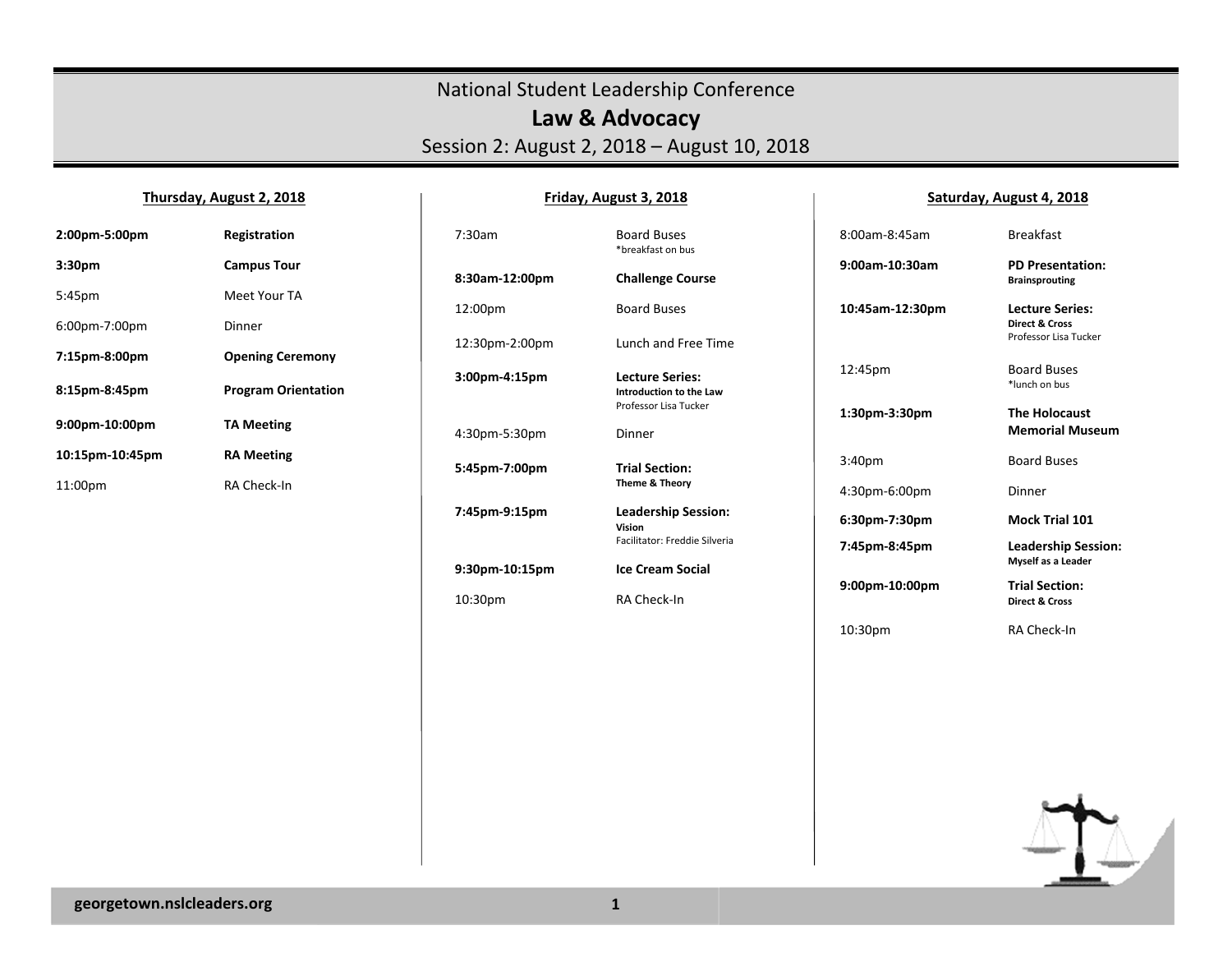## National Student Leadership Conference **Law & Advocacy**  Session 2: August 2, 2018 – August 10, 2018

## **Sunday, August 5, 2018**

## **Monday, August 6, 2018**

## **Tuesday, August 7, 2018**

| 8:00am-8:45am      | <b>Breakfast</b>                                                                | 7:00am-8:30am      | <b>Breakfast</b>                                                            | 7:00am-8:45am                       | <b>Breakfast</b>                                                      |
|--------------------|---------------------------------------------------------------------------------|--------------------|-----------------------------------------------------------------------------|-------------------------------------|-----------------------------------------------------------------------|
| 9:15am-10:30am     | <b>Lecture Series:</b><br><b>Opening &amp; Closing</b><br>Professor Lisa Tucker | 9:00am-10:15am     | <b>Lecture Series:</b><br><b>Rules of Evidence</b><br>Professor Lisa Tucker | 9:00am-10:15am                      | <b>Lecture Series:</b><br>Why Go to Law School?<br><b>Neat Attire</b> |
| 10:45am-12:00pm    | <b>Guest Speaker:</b><br><b>Judge Reggie Walton</b>                             | 10:45am            | <b>Board Buses</b>                                                          | 10:30am-11:30am                     | <b>PD Presentation:</b><br>Argumentation                              |
| 12:30pm            | <b>Meet TA on VCW Patio</b>                                                     | 11:00am-1:45pm     | Capitol Hill &<br><b>The Smithsonian</b>                                    | 11:45am-12:45pm                     | Lunch                                                                 |
| 12:30pm-2:30pm     | Georgetown                                                                      |                    | *lunch on your own                                                          | 1:00pm-2:00pm                       | <b>Trial Section:</b><br>Case Law                                     |
|                    | *lunch on your own                                                              | 1:45 <sub>pm</sub> | Meet your TA at<br>Area Drop Off                                            | 2:10 <sub>pm</sub>                  | <b>Board Buses</b>                                                    |
| 2:30pm             | <b>Meet TA at Exorcist Steps</b>                                                |                    |                                                                             |                                     |                                                                       |
|                    |                                                                                 |                    |                                                                             |                                     | <b>Newseum</b>                                                        |
|                    | 36 <sup>th</sup> and M Streets                                                  | 2:30pm-4:30pm      | <b>U.S. Supreme Court</b>                                                   | 2:30pm-4:00pm                       |                                                                       |
| 3:00pm-5:00pm      | <b>Trial Section:</b><br><b>Direct &amp; Cross</b>                              | 4:45pm             | <b>Board Buses</b>                                                          | 4:15 <sub>pm</sub><br>5:00pm-6:00pm | <b>Board Buses</b><br>Dinner                                          |
| 5:00pm-6:45pm      | Dinner & Free Time                                                              | 5:00pm-6:00pm      | Dinner                                                                      | 6:15pm-7:45pm                       | <b>Leadership Session:</b>                                            |
| 7:00 <sub>pm</sub> | <b>Board Buses</b>                                                              | 6:30pm-7:45pm      | <b>Trial Section:</b>                                                       |                                     | <b>Personality Matrix</b><br>Facilitator: Freddie Silveria            |
| 7:45pm-10:30pm     | <b>Washington at Night</b>                                                      |                    | <b>Evidence &amp; Objections</b>                                            | 8:15pm-10:00pm                      | <b>LAWA Luau</b>                                                      |
| 11:00pm            | <b>Monuments &amp; Memorials</b><br>RA Check-In                                 | 8:30pm-10:00pm     | <b>Dyadic Encounter</b><br><b>TA Activity</b>                               | 10:30pm                             | RA Check-In                                                           |

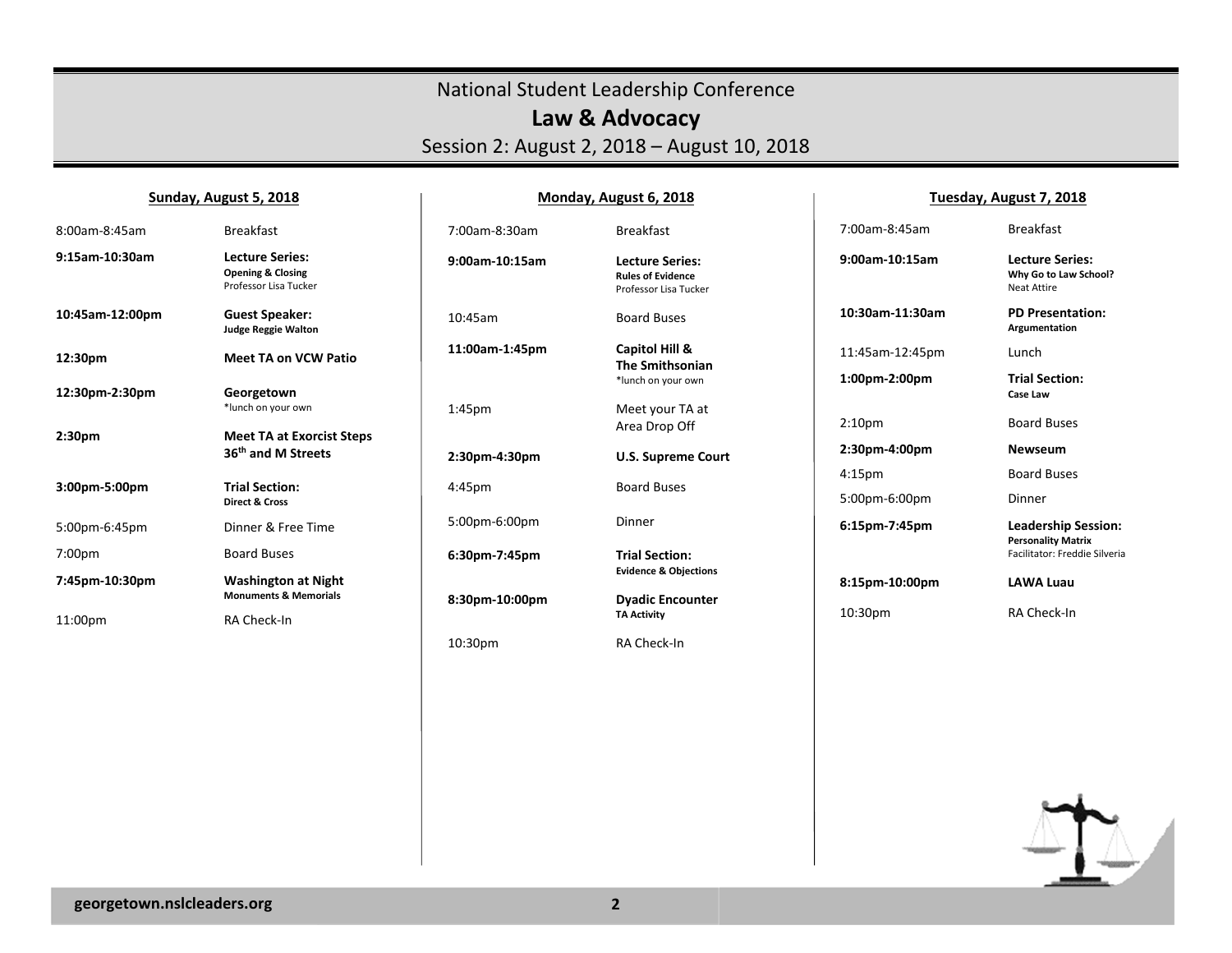# National Student Leadership Conference **Law & Advocacy**  Session 2: August 2, 2018 – August 10, 2018

### **Wednesday, August 8, 2018**

## **Thursday, August 9, 2018**

### **Friday, August 10, 2018**

| 7:00am-8:45am   | <b>Breakfast</b>                                                                     | 7:00am-8:30am   | <b>Breakfast</b>                                          | 7:00am                                                                                          | <b>Check-Out &amp; Key Turn-In</b><br>RA will come by room to collect key/card. |
|-----------------|--------------------------------------------------------------------------------------|-----------------|-----------------------------------------------------------|-------------------------------------------------------------------------------------------------|---------------------------------------------------------------------------------|
| 9:00am-10:00am  | <b>Leadership Session:</b><br><b>Group Dynamics</b><br>Facilitator: Freddie Silveria | 9:00am-11:00am  | <b>Trial Section</b><br><b>Witness Prep</b>               | 8:00am-8:45am                                                                                   | Bring luggage to designated storage rooms.<br><b>Breakfast</b>                  |
| 10:15am-11:45am | <b>TA Section:</b>                                                                   | 11:30am-12:45pm | Lunch & Free Time                                         | 9:00am-9:45am                                                                                   | <b>Closing Presentation</b>                                                     |
| 12:00pm         | <b>Trial Techniques</b><br><b>Board Buses</b>                                        | 1:00pm-2:30pm   | <b>Leadership Session:</b><br><b>What I've Discovered</b> | 10:00am-11:00am                                                                                 | <b>Final TA Meeting</b>                                                         |
|                 | *lunch on bus                                                                        |                 | Facilitator: Freddie Silveria                             | 11:30am-3:00pm                                                                                  | <b>Sign-Out &amp; Departure</b>                                                 |
| 12:30pm-2:30pm  | <b>Georgetown Law Center</b>                                                         | 2:45pm-4:30pm   | <b>Trial Section</b><br><b>Final Preparations</b>         |                                                                                                 | Lobby                                                                           |
| 2:45pm          | <b>Board Buses</b>                                                                   | 4:45pm          | <b>Board Buses</b>                                        | 11:30am-2:00pm                                                                                  | Lunch                                                                           |
| 3:30pm-4:45pm   | <b>Guest Speaker</b>                                                                 |                 | *dinner on the bus                                        | 3:00 <sub>pm</sub>                                                                              | <b>All Students Must</b><br>Vacate Dorm by 3 PM                                 |
|                 | Mr. Scott Hoernke<br>Special Agent, DEA                                              | 5:30pm-8:30pm   | <b>Mock Trials:</b><br><b>Superior Court of the</b>       |                                                                                                 | Airport shuttle times will be posted on Thursday night. Look for lists posted   |
| 5:15pm-6:15pm   | Dinner                                                                               |                 | <b>District of Columbia</b>                               | on your floors and in the elevators. Please see the office if your<br>information is incorrect. |                                                                                 |
| 6:30pm-7:30pm   | <b>TA Section:</b><br><b>Trial Workshop</b>                                          | 8:30pm          | <b>Board Buses</b>                                        |                                                                                                 | All students must be checked out of the program and vacate the dorm by          |
| 7:45pm-9:00pm   | <b>PD Presentation</b>                                                               | 9:45pm-11:15pm  | <b>Barrister's Ball</b>                                   | $3:00pm$ .                                                                                      |                                                                                 |
|                 | <b>Voir Dire</b>                                                                     | 11:30pm         | RA Check-In                                               | shuttle.                                                                                        | Please be in the lobby 20 minutes prior to your departure if you are taking a   |
| 9:15pm-10:15pm  | <b>Leadership Session:</b><br><b>Commitment in Action</b>                            |                 |                                                           | Check Out To-Do List:                                                                           |                                                                                 |
|                 | Facilitator: Freddie Silveria                                                        |                 |                                                           | $\Box$ Pack belongings (check all drawers and closets).                                         | $\Box$ Clean your room. Place trash into the hall trash cans located outside    |
| 10:30pm         | RA Check-In                                                                          |                 |                                                           | the floor lounges.<br>$\Box$ Place all linens on your bed.                                      |                                                                                 |
|                 |                                                                                      |                 |                                                           |                                                                                                 |                                                                                 |
|                 |                                                                                      |                 |                                                           |                                                                                                 |                                                                                 |
|                 |                                                                                      |                 |                                                           |                                                                                                 |                                                                                 |
|                 |                                                                                      |                 |                                                           |                                                                                                 |                                                                                 |